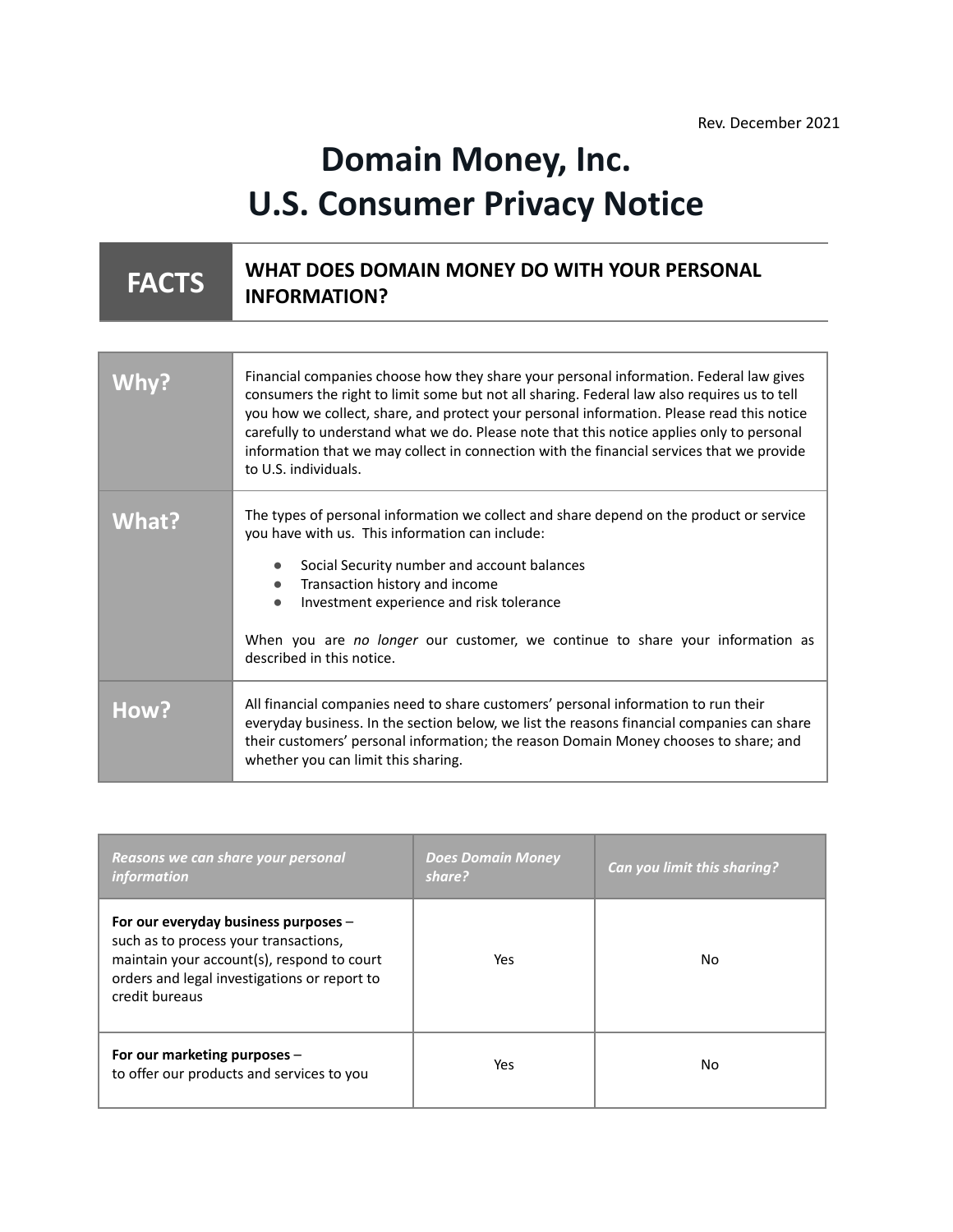| For joint marketing with other financial<br>companies                                                            | No  | We don't share |
|------------------------------------------------------------------------------------------------------------------|-----|----------------|
| For our affiliates' everyday business<br>$p$ urposes –<br>information about your transactions and<br>experiences | No  | We don't share |
| For our affiliates' everyday business<br>$p$ urposes $-$<br>information about your creditworthiness              | No  | We don't share |
| For our affiliates to market to you                                                                              | No. | We don't share |
| For nonaffiliates to market to you                                                                               | No. | We don't share |

**Questions?** Call (760) 836-6246 or email us at Support@domainmoney.com.

| What we do                                                       |                                                                                                                                                                                                                                              |
|------------------------------------------------------------------|----------------------------------------------------------------------------------------------------------------------------------------------------------------------------------------------------------------------------------------------|
| <b>How does Domain Money protect</b><br>my personal information? | To protect your personal information from unauthorized access and use,<br>we use reasonable security measures that comply with industry<br>standards. These measures include computer safeguards and secured<br>files and buildings.         |
| <b>How does Domain Money collect</b><br>my personal information? | We collect your personal information, for example, when you<br>open an account or give us your contact information<br>make deposits or withdrawals from your account<br>provide employment information or give us your income<br>information |
| Why can't I limit all sharing?                                   | Federal law gives you the right to limit only:<br>sharing for affiliates' everyday business purposes—information<br>about your creditworthiness<br>affiliates from using your information to market to you                                   |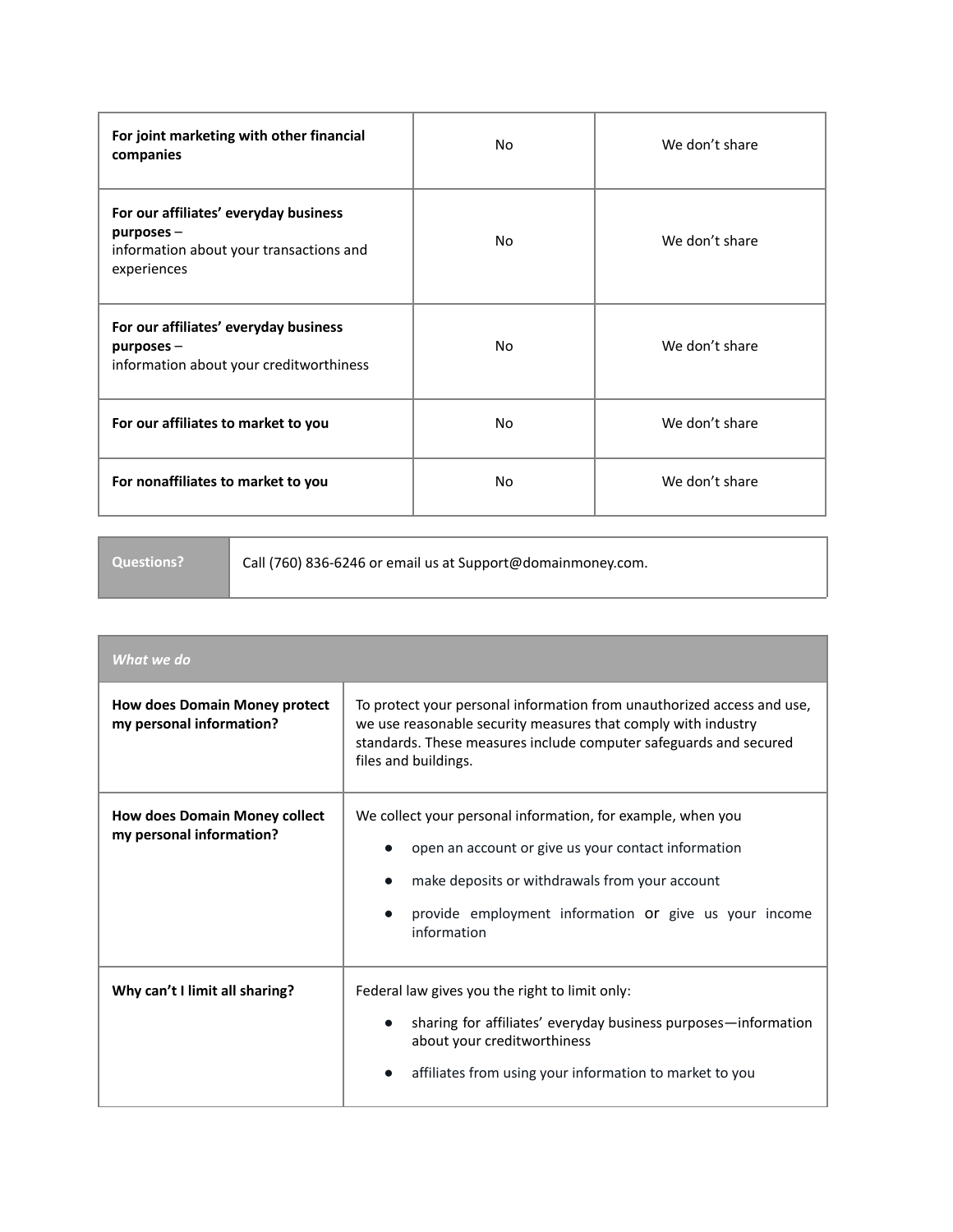| sharing for nonaffiliates to market to you                                                                                                     |
|------------------------------------------------------------------------------------------------------------------------------------------------|
| State laws and individual companies may give you additional rights to<br>. See below for more on your rights under state law.<br>limit sharing |

| <b>Definitions</b>   |                                                                                                                                                                                                                                                                                                                                                                                                                                                                                                                                                     |
|----------------------|-----------------------------------------------------------------------------------------------------------------------------------------------------------------------------------------------------------------------------------------------------------------------------------------------------------------------------------------------------------------------------------------------------------------------------------------------------------------------------------------------------------------------------------------------------|
| <b>Affiliates</b>    | Companies related by common ownership or control . They can be<br>financial and nonfinancial companies. Our affiliates include financial<br>companies such as Domain Money Advisors, LLC, a registered<br>investment advisor.                                                                                                                                                                                                                                                                                                                       |
| <b>Nonaffiliates</b> | Companies not related by common ownership or control. They can be<br>financial and nonfinancial companies.<br>Nonaffiliates with whom we may share can include (i) other financial<br>services companies (including other financial institutions, such as<br>broker-dealers or digital currency exchanges)<br>banks,<br>and<br>(ii) non-financial service providers such as hosting platforms, loyalty<br>programs, KYC/AML and fraud protection vendors, sanctions screening<br>vendors, data processors, marketing partners, and API integrators. |
| Joint marketing      | A formal agreement between nonaffiliated financial companies that<br>together market financial products or services to you.<br>Domain Money doesn't jointly market.                                                                                                                                                                                                                                                                                                                                                                                 |

### *Other important information*

For California and Vermont residents: We will not share information we collect about you with affiliates or non-affiliates, except as permitted by applicable law in your state.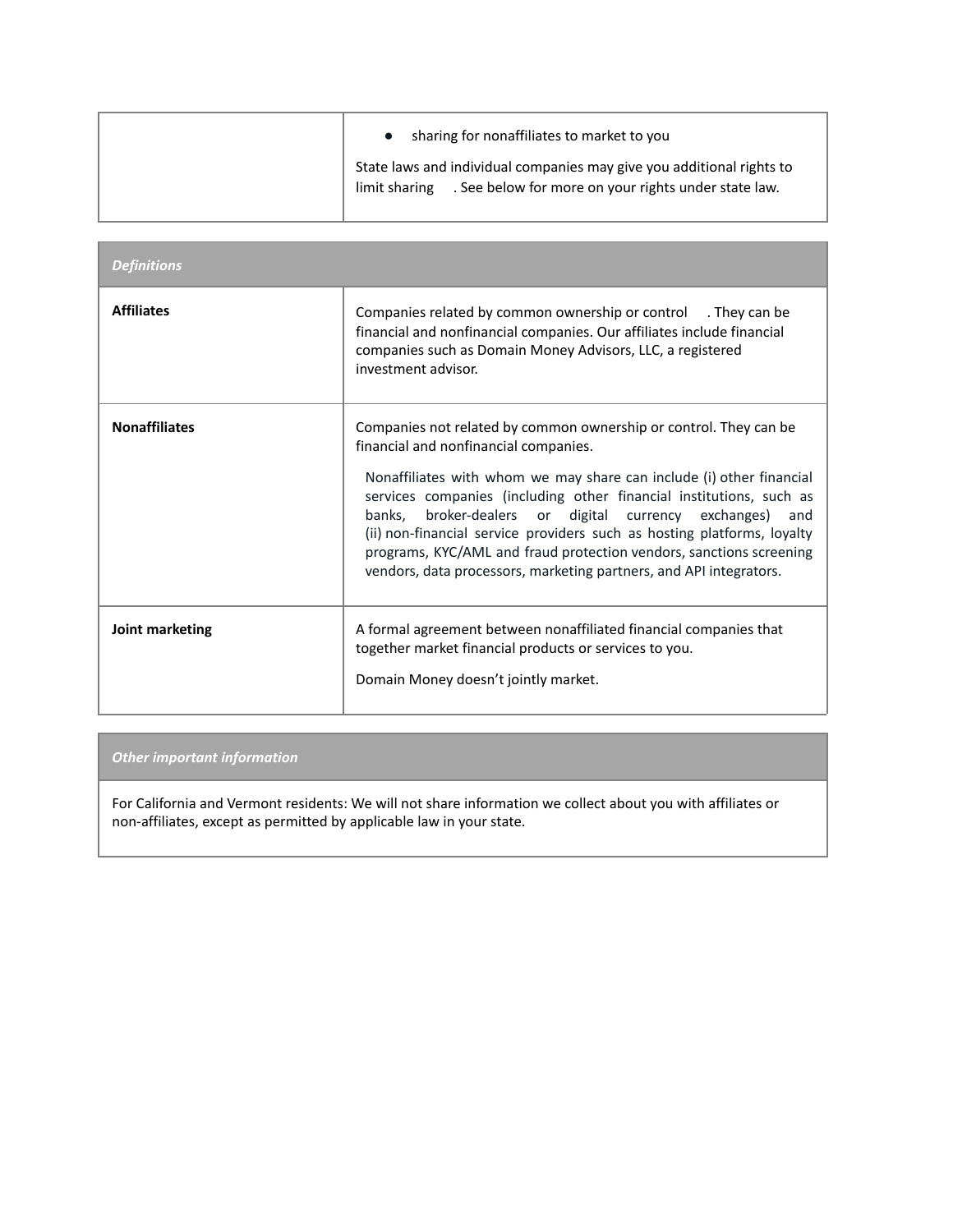# **WebBank U.S. Consumer Privacy Notice**

#### **FACTS WHAT DOES WEBBANK DO WITH YOUR PERSONAL INFORMATION IN RELATION TO DOMAIN MONEY?**

| Why?  | Financial companies choose how they share your personal information. Federal law gives<br>consumers the right to limit some but not all sharing. Federal law also requires us to tell<br>you how we collect, share, and protect your personal information. Please read this notice<br>carefully to understand what we do.                                                                                       |
|-------|-----------------------------------------------------------------------------------------------------------------------------------------------------------------------------------------------------------------------------------------------------------------------------------------------------------------------------------------------------------------------------------------------------------------|
| What? | The types of personal information we collect and share depend on the product or service<br>you have with us. This information can include:<br>Social Security number and account balances<br>Transaction history and income<br>$\bullet$<br>Investment experience and risk tolerance<br>$\bullet$<br>When you are no longer our customer, we continue to share your information as<br>described in this notice. |
| How?  | All financial companies need to share customers' personal information to run their<br>everyday business. In the section below, we list the reasons financial companies can share<br>their customers' personal information; the reason WebBank chooses to share; and<br>whether you can limit this sharing.                                                                                                      |

| Reasons we can share your personal<br><i>information</i>                                                                                                                                      | Does WebBank share? | Can you limit this sharing? |
|-----------------------------------------------------------------------------------------------------------------------------------------------------------------------------------------------|---------------------|-----------------------------|
| For our everyday business purposes -<br>such as to process your transactions,<br>maintain your account(s), respond to court<br>orders and legal investigations or report to<br>credit bureaus | Yes.                | No                          |
| For our marketing purposes -<br>to offer our products and services to you                                                                                                                     | Yes                 | No                          |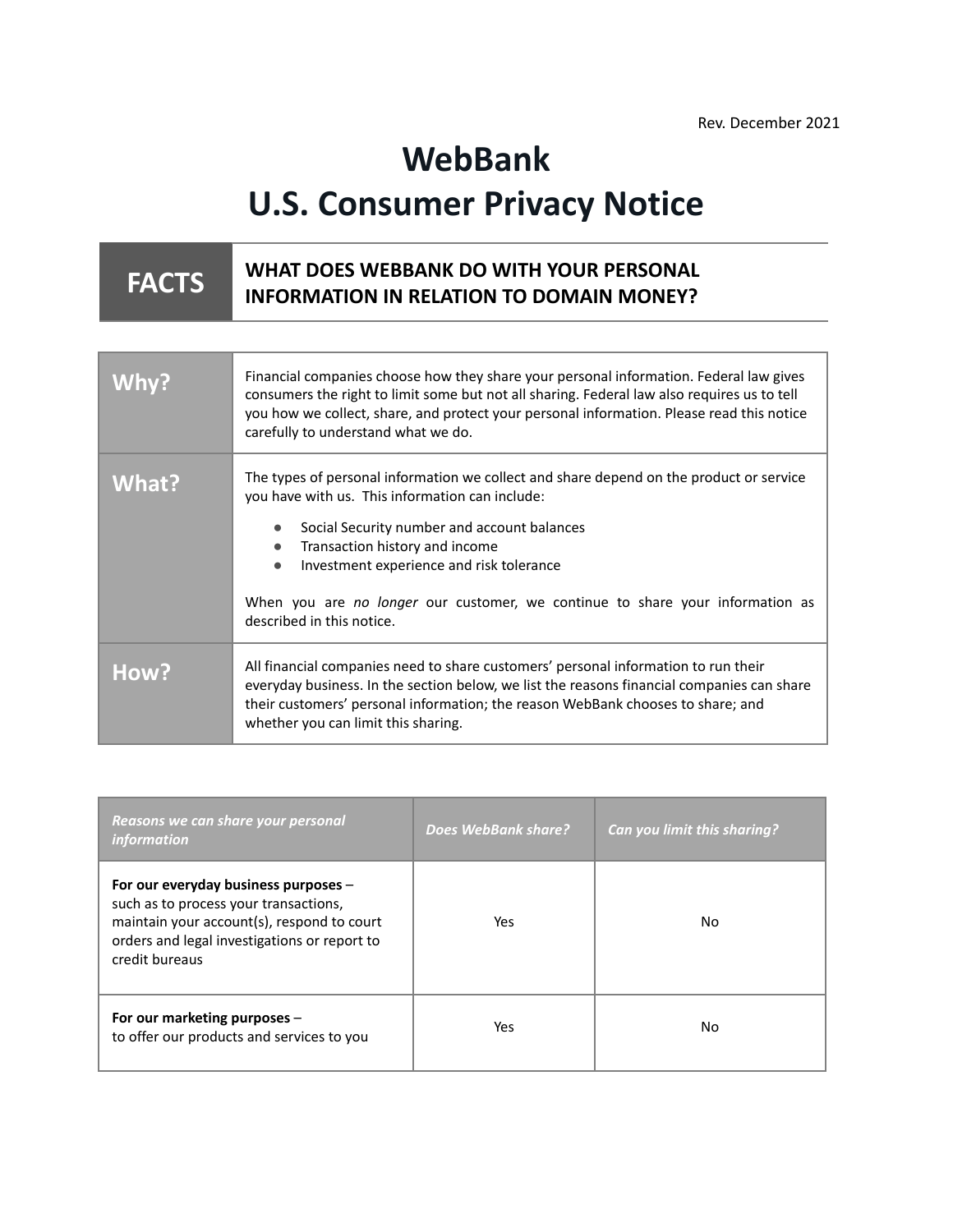| For joint marketing with other financial<br>companies                                                            | No  | We don't share |
|------------------------------------------------------------------------------------------------------------------|-----|----------------|
| For our affiliates' everyday business<br>$p$ urposes –<br>information about your transactions and<br>experiences | No  | We don't share |
| For our affiliates' everyday business<br>$p$ urposes $-$<br>information about your creditworthiness              | No  | We don't share |
| For our affiliates to market to you                                                                              | No. | We don't share |
| For nonaffiliates to market to you                                                                               | No. | We don't share |

**Questions?** Call (760) 836-6246 or email us at RIASupport@domainmoney.com.

| What we do                                           |                                                                                                                                                                                                                                              |
|------------------------------------------------------|----------------------------------------------------------------------------------------------------------------------------------------------------------------------------------------------------------------------------------------------|
| How does WebBank protect my<br>personal information? | To protect your personal information from unauthorized access and use,<br>we use reasonable security measures that comply with industry<br>standards. These measures include computer safeguards and secured<br>files and buildings.         |
| How does WebBank collect my<br>personal information? | We collect your personal information, for example, when you<br>open an account or give us your contact information<br>make deposits or withdrawals from your account<br>provide employment information or give us your income<br>information |
| Why can't I limit all sharing?                       | Federal law gives you the right to limit only:<br>sharing for affiliates' everyday business purposes—information<br>about your creditworthiness<br>affiliates from using your information to market to you                                   |